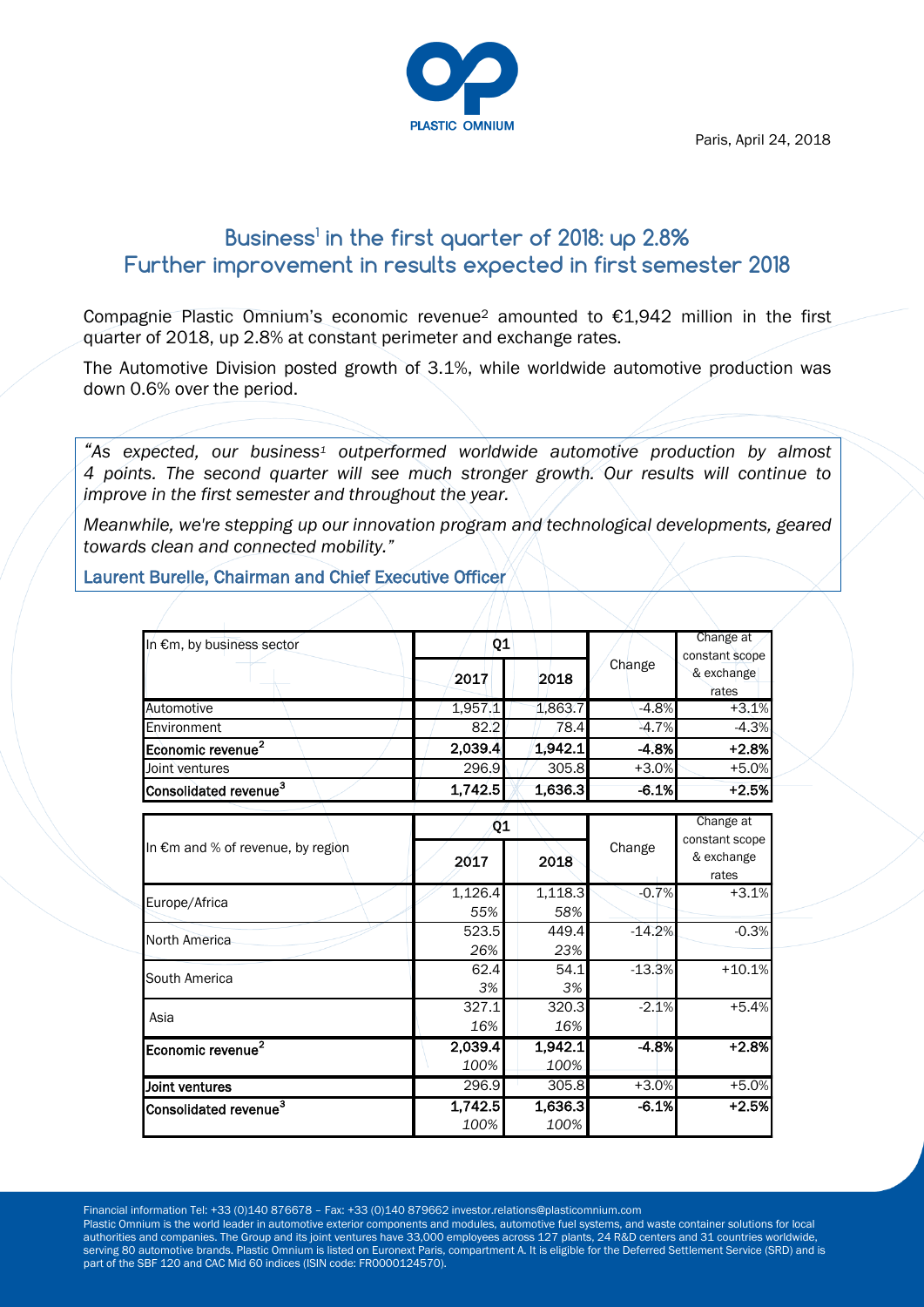### **Worldwide automotive production outperformed by almost 4 points**

Compagnie Plastic Omnium's economic revenue<sup>2</sup> amounted to  $£1.942$  million in the first quarter of 2018, up 2.8% at constant perimeter and exchange rates. This figure includes €109 million in negative currency effects and €44 million relating to the negative impact of changes in the consolidation scope4.

Consolidated revenue<sup>3</sup>, excluding joint ventures, amounted to  $\epsilon$ 1,636 million, up 2.5% at constant perimeter and exchange rates.

In the first quarter of 2018, Plastic Omnium's automotive revenue<sup>2</sup> amounted to  $E1.864$ million, up 3.1% at constant perimeter and exchange rates, compared to a worldwide automotive production down 0.6% (23.4 million vehicles manufactured worldwide), i.e. an outperformance of 3.7 points. Business in the first quarter of 2018 is compared to a particularly strong first quarter in 2017 (up 16.8% at constant perimeter and exchange rates versus the first quarter of 2016), which benefited from strong growth in worldwide automotive production (up 5.9%) and a catch-up effect of Group activities in North America.

Business<sup>1</sup> in Europe, which represents 55% of total automotive revenue<sup>2</sup>, increased by 3.3% at constant perimeter and exchange rates, compared to an automotive production down 0.1%. This outperformance of 3.4 points is especially the result of very strong business in France.

Business<sup>1</sup> in North America was stable in the first quarter of the year, with automotive production down 2.7 points.

Business<sup>1</sup> in Asia, including China, increased by 5.8%, at constant scope and exchange rates. In China, which contributes revenue<sup>1</sup> of  $E176$  million, i.e. 9% of total revenue, business increased by 11.5% in the first quarter of 2018 at constant perimeter and exchange rates, compared to a 1.9% decline in automotive production. This outperformance of 13.4 points is the result of market share gains in our two businesses, and strong investment made in recent years to develop the industrial footprint.

### **Major milestones in a profitable and independent growth strategy**

### **New orders**

The first quarter of 2018 was marked by strong business activity:

- new orders:
	- a bumper and spoiler production contract for the Volkswagen CrossBlue SUV in the United States (Chattanooga plant),
	- contracts for the production of exterior body parts in China with General Motors, Skoda and a number of Chinese manufacturers (SAIC, BAIC, Zotye, GAC, BYD and FAW),
	- two contracts renewed with BMW in the United Kingdom for the assembly of front-end modules for the Mini BEV and Mini Clubman;
	- two contracts for the production of fuel systems for Ford in Thailand, South Africa and Argentina and for Opel in Spain,
	- the renewal of a contract for fuel systems of PSA models 308, DS4 and C5 in France;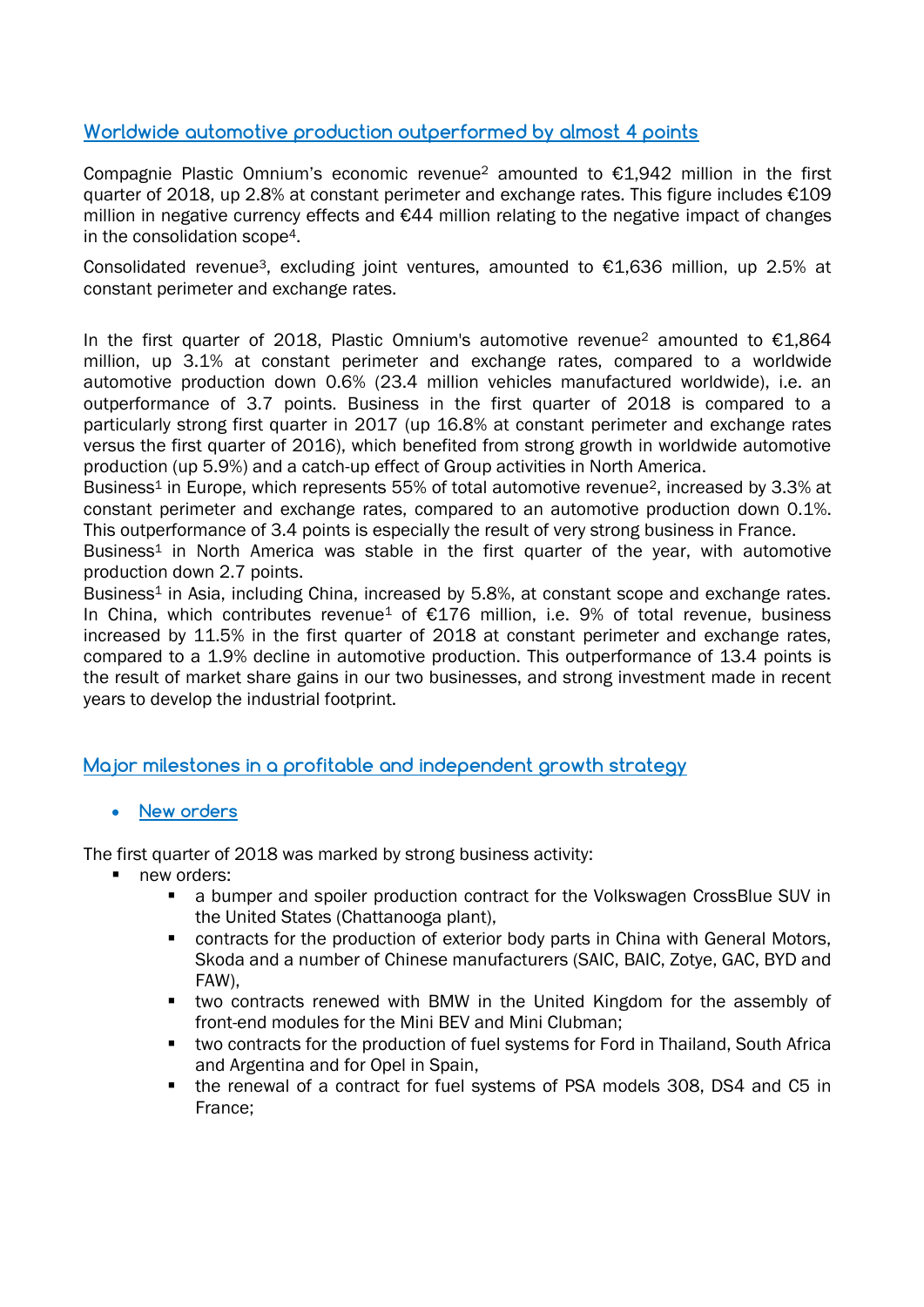- confirmation of the success of our portfolio of innovative products:
	- the first composite tailgate order (with integrated spoiler) placed by the Volkswagen group for the Mosel Seat plant in Germany,
	- three orders for pressurized tanks for plug-in hybrid electric vehicles (PHEV) for FCA in the United States, as well as Geely and GAC in China, thereby confirming the trend towards electric hybrid,
	- a new contract for the next generation of SCR systems intended for two PSA group platforms and a SCR systems contract for Toyota in Thailand;
- news clients, including Proton/Geely in Malaysia and Mitsubishi in Japan, bringing the number of automotive brands the Group works with to 80.
- **New plants**

In the first quarter of 2018, the fuel systems production site in Hansalpur, India was inaugurated. This plant is the Group's fourth in India, and will provide fuel systems for Suzuki's Swift and Baleno models.

Seven plants are currently under construction: one in India, one in Slovakia, one in Morocco, two in China, and two in the United States, including the Greer pilot plant (South Carolina) for the Group's Industry 4.0 program.

## **Acceleration of R&D**

By stepping up its innovation strategy, and in order to meet the challenges of the carbon-free car, the Group created "Plastic Omnium New Energies", a subsidiary of Plastic Omnium Auto Inergy dedicated to the development of the energies of the future, specifically fuel cells and hydrogen propulsion. Its development was stepped up following the acquisition of two companies with high technological content in December 2017: Swiss Hydrogen, a Swiss company specializing in the design and production of energy management and control solutions for fuel cell systems ("balance of plant"), and Optimum CPV, a Belgian company specializing in the design and production of tanks in filament composite for the storage of pressurized hydrogen.

With the launch of the construction of ∆-Deltatech, a new advanced research center dedicated to new energies based in Brussels, Plastic Omnium is aiming to position itself as a major player in automotive storage and propulsion systems.

In connected cars, the acquisition of an equity stake in February 2018 in Finnish plastronics company Tactotek strengthened the Group's capacity to integrate and protect radars and sensors, and confirms Plastic Omnium as a leader of intelligent exterior systems and modules.

### **Projects of disposal of Plastic Omnium Environment and of strengthening of the front-end module business**

At the end of 2017, Plastic Omnium launched the project of disposal of its Environment division, which is currently ongoing. The division posted revenue of €78.4 million in the first quarter of 2018.

On March 1, 2018, the Group announced its plan to increase its equity stake in HBPO to 66.66%, the world leader in front-end modules, by purchasing an additional 33.33% shareholding from the German automotive supplier Mahle. This acquisition for an enterprise